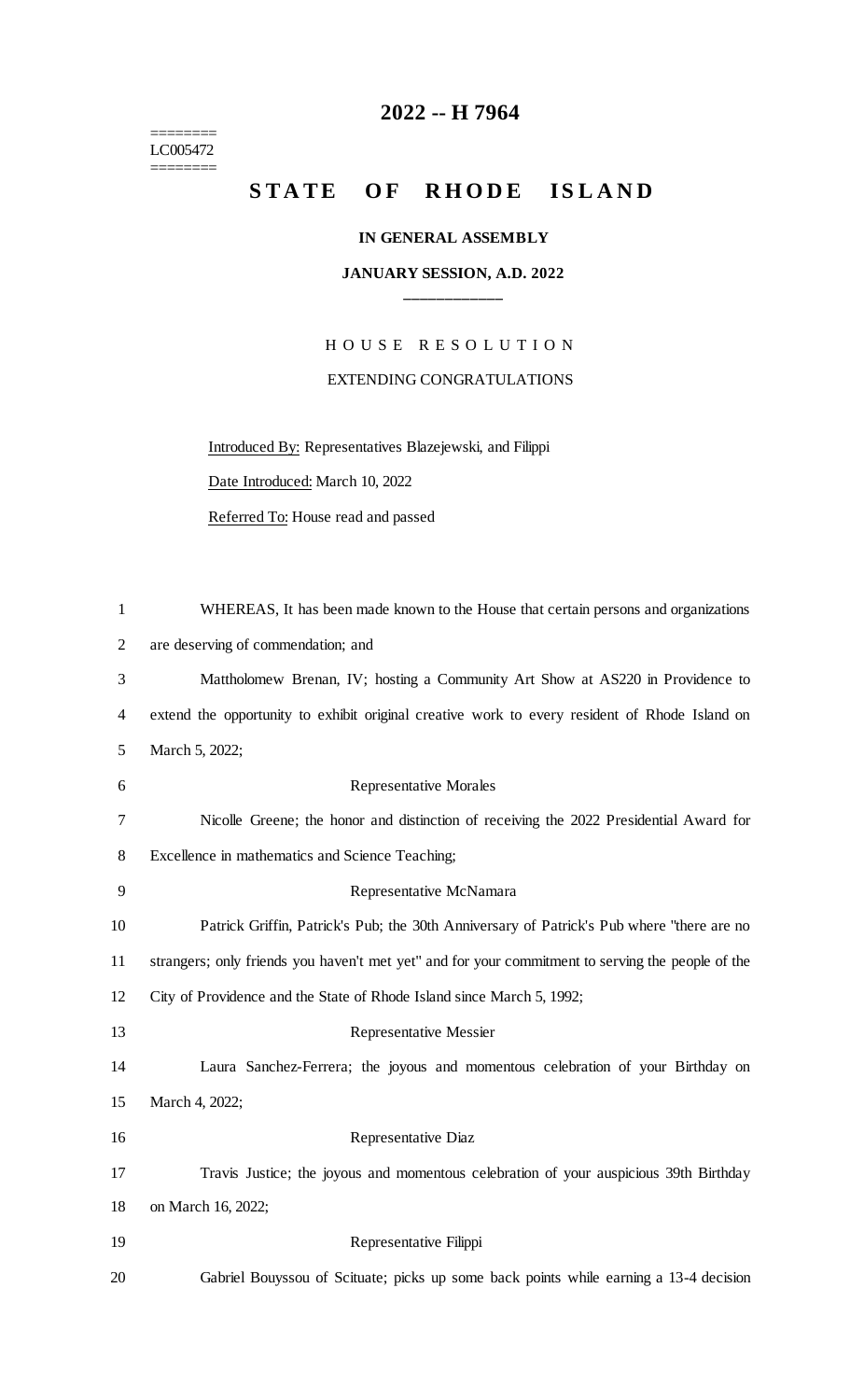| $\mathbf{1}$   | over Jason Hood of Ponaganset in the 138-pound final;                                       |
|----------------|---------------------------------------------------------------------------------------------|
| $\overline{2}$ | Representative Quattrocchi                                                                  |
| 3              | Julia Castelli, Ponaganset Girls Basketball; being selected 1st Team All State, 1st Team    |
| 4              | All Class and 1st Team All Division 1B for the Girls Basketball All State and All Division  |
| 5              | Selections;                                                                                 |
| 6              | Representative Chippendale                                                                  |
| 7              | Sam McFee, Ponaganset Girls Basketball; being selected 3rd Team All State, 1st Team         |
| 8              | All Division 1B and Academic All State for the Girls Basketball All State and All Division  |
| 9              | Selections;                                                                                 |
| 10             | Representative Chippendale                                                                  |
| 11             | Ella Pierre-Louis, Ponaganset Girls Basketball; being selected Honorable Mention All        |
| 12             | State and 2nd Team All Division 1B for the Girls Basketball All State and All Division      |
| 13             | Selections;                                                                                 |
| 14             | Representative Chippendale                                                                  |
| 15             | Jaina Yekelchick, Ponaganset Girls Basketball; being selected 2nd Team All Division 1B      |
| 16             | for the Girls Basketball All State and All Division Selections;                             |
| 17             | Representative Chippendale                                                                  |
| 18             | Campbell Boyden, Ponaganset Girls Basketball; being selected 3rd Team All Division 1B       |
| 19             | for the Girls Basketball All State and All Division Selections;                             |
| 20             | Representative Chippendale                                                                  |
| 21             | Grace Dandeneau, Ponaganset Girls Basketball; being selected Academic All State for         |
| 22             | the Girls Basketball All State and All Division Selections;                                 |
| 23             | Representative Chippendale                                                                  |
| 24             | Emily Pierce, Ponaganset Girls Basketball; being selected Academic All State for the        |
| 25             | Girls Basketball All State and All Division Selections;                                     |
| 26             | Representative Chippendale                                                                  |
| 27             | Ashley Perry, Program Manager, Project Weber/RENEW; your perseverance and                   |
| 28             | leadership, inspiring women by providing healing and promoting hope in our communities;     |
| 29             | <b>Representative Alzate</b>                                                                |
| 30             | Elizabeth Damoura Moreira, Pawtucket Public Health and Equity Leader; your                  |
| 31             | perseverance and leadership, inspiring women by providing healing and promoting hope in our |
| 32             | communities;                                                                                |
| 33             | Representative Alzate                                                                       |
| 34             | Maria Isabel Marin, Director, YMCA Health Equity Outreach Department; your                  |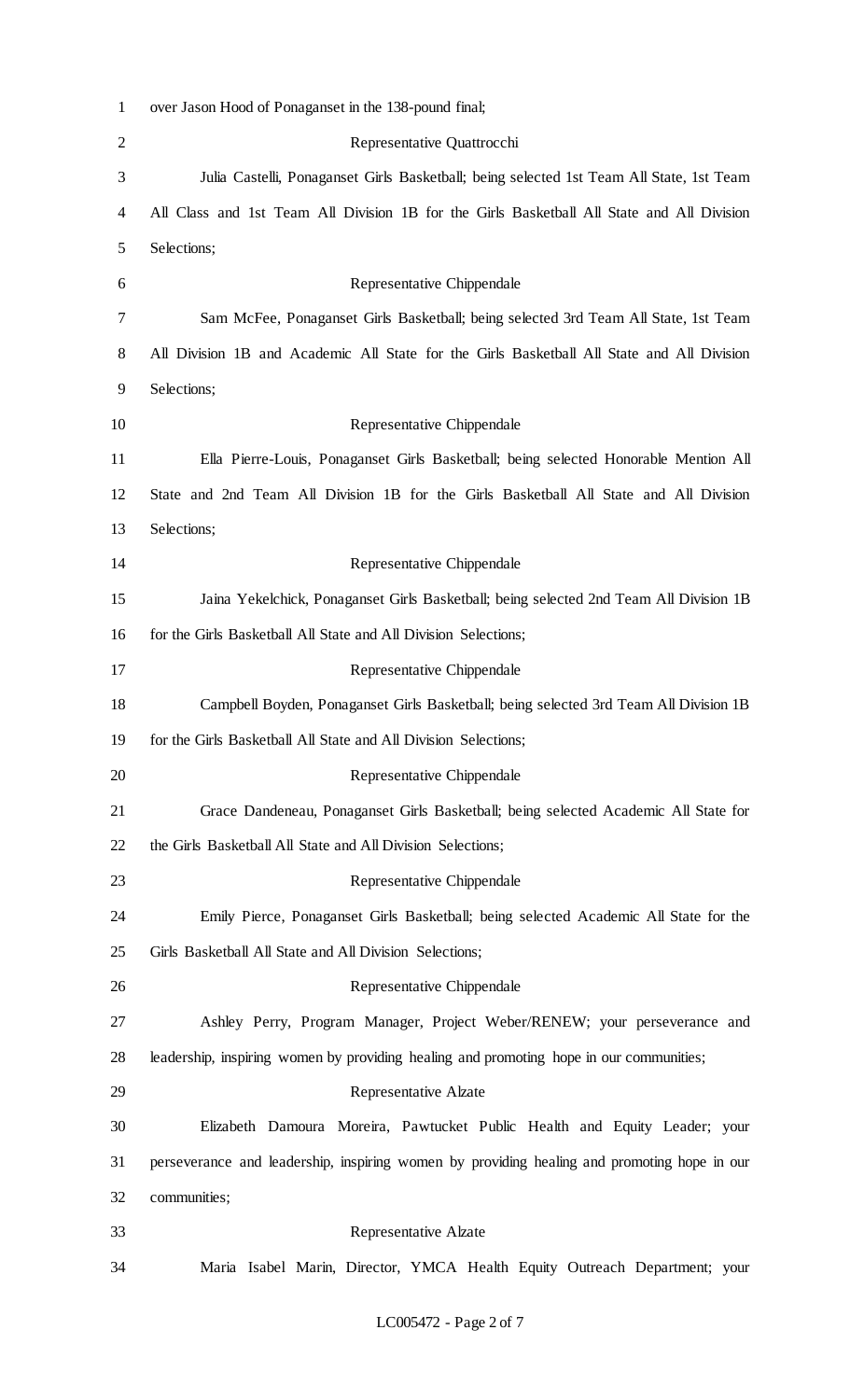| 1              | perseverance and leadership, inspiring women by providing healing and promoting hope in our      |
|----------------|--------------------------------------------------------------------------------------------------|
| $\overline{2}$ | communities;                                                                                     |
| 3              | Representative Alzate                                                                            |
| 4              | Kate McLean, JMW High School for Theater and the performing Arts; your perseverance              |
| 5              | and leadership, inspiring women by providing healing and promoting hope in our communities;      |
| 6              | <b>Representative Alzate</b>                                                                     |
| 7              | Victoria Quinn, William E. Tolman High School; your perseverance and leadership,                 |
| 8              | inspiring women by providing healing and promoting hope in our communities;                      |
| 9              | <b>Representative Alzate</b>                                                                     |
| 10             | Arissa Campbell, Charles E. Shea High School; your perseverance and leadership,                  |
| 11             | inspiring women by providing healing and promoting hope in our communities;                      |
| 12             | <b>Representative Alzate</b>                                                                     |
| 13             | Elizabeth Gomes, D.O., Blackstone Valley Community Health Center; your perseverance              |
| 14             | and leadership, inspiring women by providing healing and promoting hope in our communities;      |
| 15             | <b>Representative Alzate</b>                                                                     |
| 16             | Kendra Tanguay, Pawtucket EMA Preparedness Officer; your perseverance and                        |
| 17             | leadership, inspiring women by providing healing and promoting hope in our communities;          |
| 18             | <b>Representative Alzate</b>                                                                     |
| 19             | Tiffany Pacheco, City of Pawtucket Firefighter; your perseverance and leadership,                |
| 20             | inspiring women by providing healing and promoting hope in our communities;                      |
| 21             | Representative Alzate                                                                            |
| 22             | Ramona Ramos, Pawtucket Service and Outreach Representative; your perseverance and               |
| 23             | leadership, inspiring women by providing healing and promoting hope in our communities;          |
| 24             | <b>Representative Alzate</b>                                                                     |
| 25             | The Jonnycake Center of Westerly; the distinguished honor of receiving the 2022                  |
| 26             | Perryville Grange Community Service Award for your faithful service to our local communities;    |
| 27             | Representative Filippi                                                                           |
| 28             | Lisa Grant; the joyous and momentous celebration of your Birthday on March 5, 2022;              |
| 29             | Representative Diaz                                                                              |
| 30             | Charles E. Comtois; being a recipient of the Harrisville Fire Department Years of Service        |
| 31             | Award for your 50 years of outstanding and dedicated service to the people of Harrisville, Rhode |
| 32             | Island;                                                                                          |
| 33             | Representative Place                                                                             |
| 34             | Douglas W. Rhodes; being a recipient of the Harrisville Fire Department Years of                 |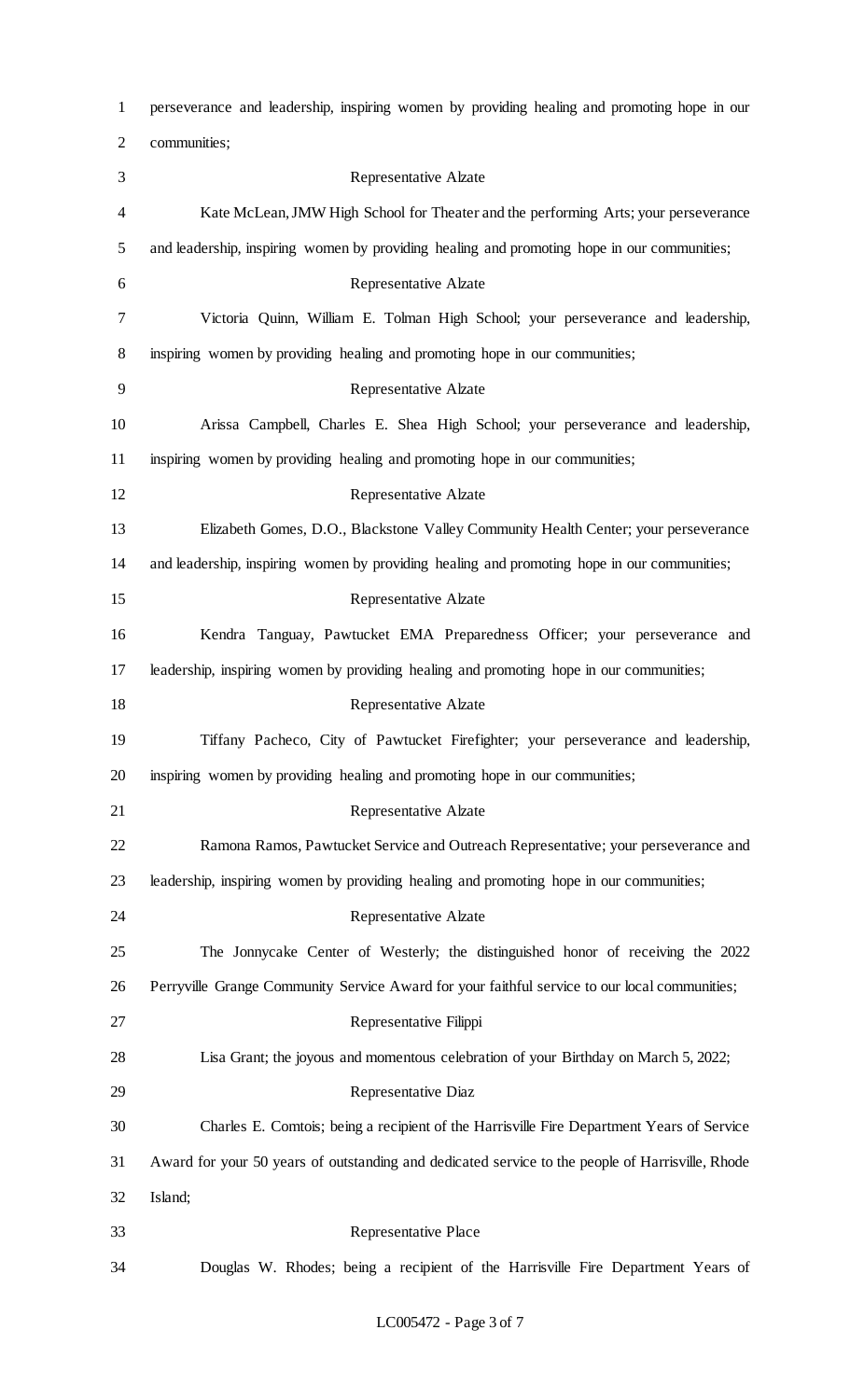| $\mathbf{1}$   | Service Award for your 50 years of outstanding and dedicated service to the people of Harrisville, |
|----------------|----------------------------------------------------------------------------------------------------|
| $\overline{2}$ | Rhode Island;                                                                                      |
| 3              | Representative Place                                                                               |
| 4              | Mark A. St. Pierre; being a recipient of the Harrisville Fire Department Years of Service          |
| 5              | Award for your 50 years of outstanding and dedicated service to the people of Harrisville, Rhode   |
| 6              | Island;                                                                                            |
| 7              | Representative Place                                                                               |
| 8              | Michael E. Gingell; being a recipient of the Harrisville Fire Department Years of Service          |
| 9              | Award for your 45 years of outstanding and dedicated service to the people of Harrisville, Rhode   |
| 10             | Island;                                                                                            |
| 11             | <b>Representative Place</b>                                                                        |
| 12             | Timothy E. Gingell; being a recipient of the Harrisville Fire Department Years of Service          |
| 13             | Award for your 35 years of outstanding and dedicated service to the people of Harrisville, Rhode   |
| 14             | Island;                                                                                            |
| 15             | <b>Representative Place</b>                                                                        |
| 16             | Scott M. Lee; being a recipient of the Harrisville Fire Department Years of Service                |
| 17             | Award for your 35 years of outstanding and dedicated service to the people of Harrisville, Rhode   |
| 18             | Island;                                                                                            |
| 19             | Representative Place                                                                               |
| 20             | Brian McCutcheon; being a recipient of the Harrisville Fire Department Years of Service            |
| 21             | Award for your 35 years of outstanding and dedicated service to the people of Harrisville, Rhode   |
| 22             | Island;                                                                                            |
| 23             | Representative Place                                                                               |
| 24             | Norman D. Mainville; being a recipient of the Harrisville Fire Department Years of                 |
| 25             | Service Award for your 25 years of outstanding and dedicated service to the people of Harrisville, |
| 26             | Rhode Island;                                                                                      |
| 27             | <b>Representative Place</b>                                                                        |
| 28             | Frank Galligan, Principal, Warwick Neck School; the distinguished honor of being                   |
| 29             | named "Outstanding First Year Principal of the Year" by the Rhode Island Principals                |
| 30             | Association;                                                                                       |
| 31             | Representative Solomon                                                                             |
| 32             | Emily Allard, Burrillville/Ponaganset Bay View Girls Hockey; the outstanding athletic              |
| 33             | achievement of winning the Division 1 Girls Hockey Division Title;                                 |
| 34             | Representatives Chippendale, Place and Newberry                                                    |

### LC005472 - Page 4 of 7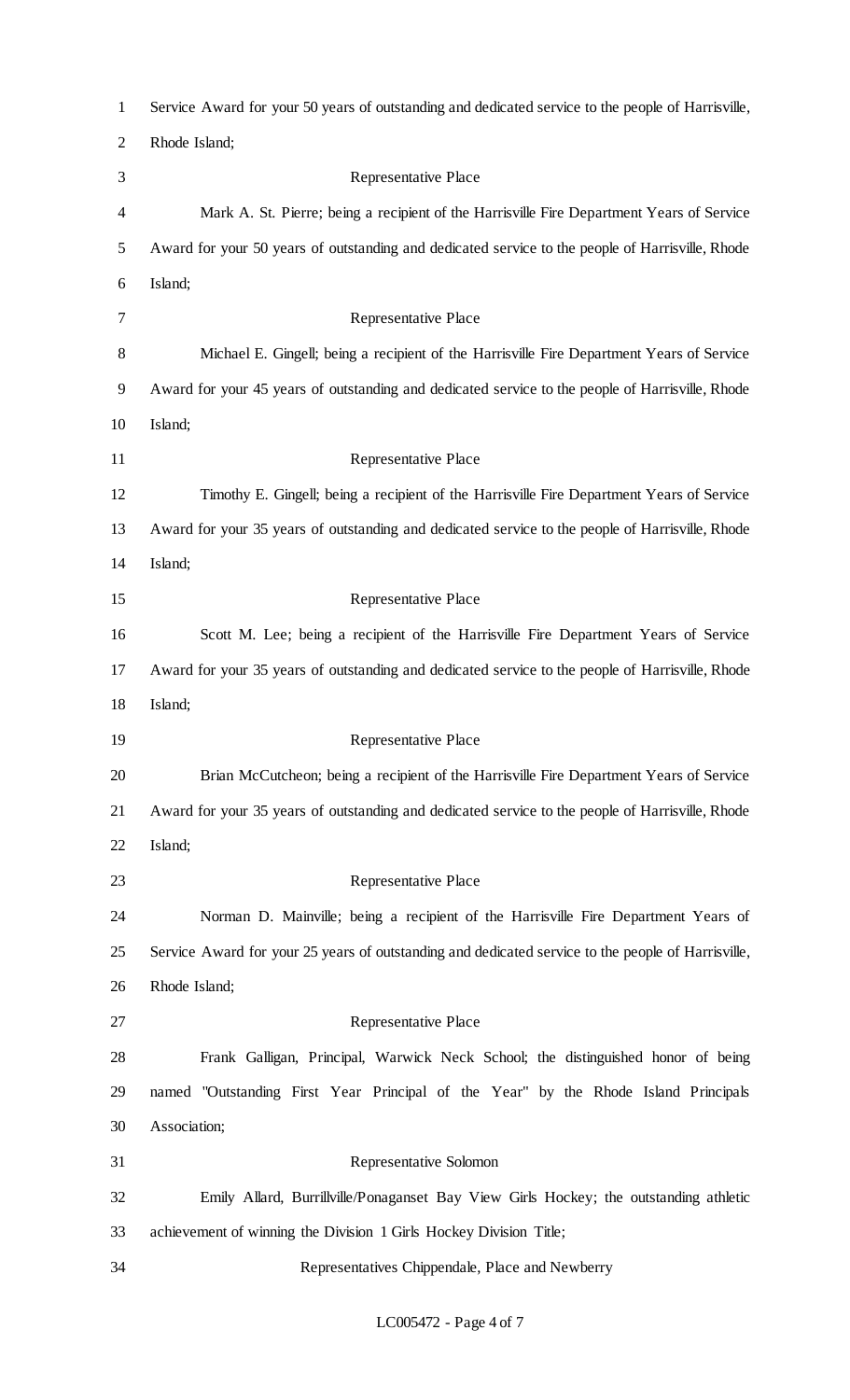| $\mathbf{1}$   | Sarah Anderson, Burrillville/Ponaganset Bay View Girls Hockey; the outstanding athletic  |
|----------------|------------------------------------------------------------------------------------------|
| $\overline{2}$ | achievement of winning the Division 1 Girls Hockey Division Title;                       |
| 3              | Representatives Chippendale, Place and Newberry                                          |
| 4              | Jenna Corrao, Burrillville/Ponaganset Bay View Girls Hockey; the outstanding athletic    |
| 5              | achievement of winning the Division 1 Girls Hockey Division Title;                       |
| 6              | Representatives Chippendale, Place and Newberry                                          |
| 7              | Avery Moriarty, Burrillville/Ponaganset Bay View Girls Hockey; the outstanding athletic  |
| 8              | achievement of winning the Division 1 Girls Hockey Division Title;                       |
| 9              | Representatives Chippendale, Place and Newberry                                          |
| 10             | Kaitlyn Potter, Burrillville/Ponaganset Bay View Girls Hockey; the outstanding athletic  |
| 11             | achievement of winning the Division 1 Girls Hockey Division Title;                       |
| 12             | Representatives Chippendale, Place and Newberry                                          |
| 13             | Kirstyn Smith, Burrillville/Ponaganset Bay View Girls Hockey; the outstanding athletic   |
| 14             | achievement of winning the Division 1 Girls Hockey Division Title;                       |
| 15             | Representatives Chippendale, Place and Newberry                                          |
| 16             | Allie Stockwell, Burrillville/Ponaganset Bay View Girls Hockey; the outstanding athletic |
| 17             | achievement of winning the Division 1 Girls Hockey Division Title;                       |
| 18             | Representatives Chippendale, Place and Newberry                                          |
| 19             | Allie Trimble, Burrillville/Ponaganset Bay View Girls Hockey; the outstanding athletic   |
| 20             | achievement of winning the Division 1 Girls Hockey Division Title;                       |
| 21             | Representatives Chippendale, Place and Newberry                                          |
| 22             | Paige Almon, Burrillville/Ponaganset Bay View Girls Hockey; the outstanding athletic     |
| 23             | achievement of winning the Division 1 Girls Hockey Division Title;                       |
| 24             | Representatives Chippendale, Place and Newberry                                          |
| 25             | Isabelle Besser, Burrillville/Ponaganset Bay View Girls Hockey; the outstanding athletic |
| 26             | achievement of winning the Division 1 Girls Hockey Division Title;                       |
| 27             | Representatives Chippendale, Place and Newberry                                          |
| 28             | Kristen Briggs, Burrillville/Ponaganset Bay View Girls Hockey; the outstanding athletic  |
| 29             | achievement of winning the Division 1 Girls Hockey Division Title;                       |
| 30             | Representatives Chippendale, Place and Newberry                                          |
| 31             | Morgan Charette, Burrillville/Ponaganset Bay View Girls Hockey; the outstanding          |
| 32             | athletic achievement of winning the Division 1 Girls Hockey Division Title;              |
| 33             | Representatives Chippendale, Place and Newberry                                          |
| 34             | Erin Gingell, Burrillville/Ponaganset Bay View Girls Hockey; the outstanding athletic    |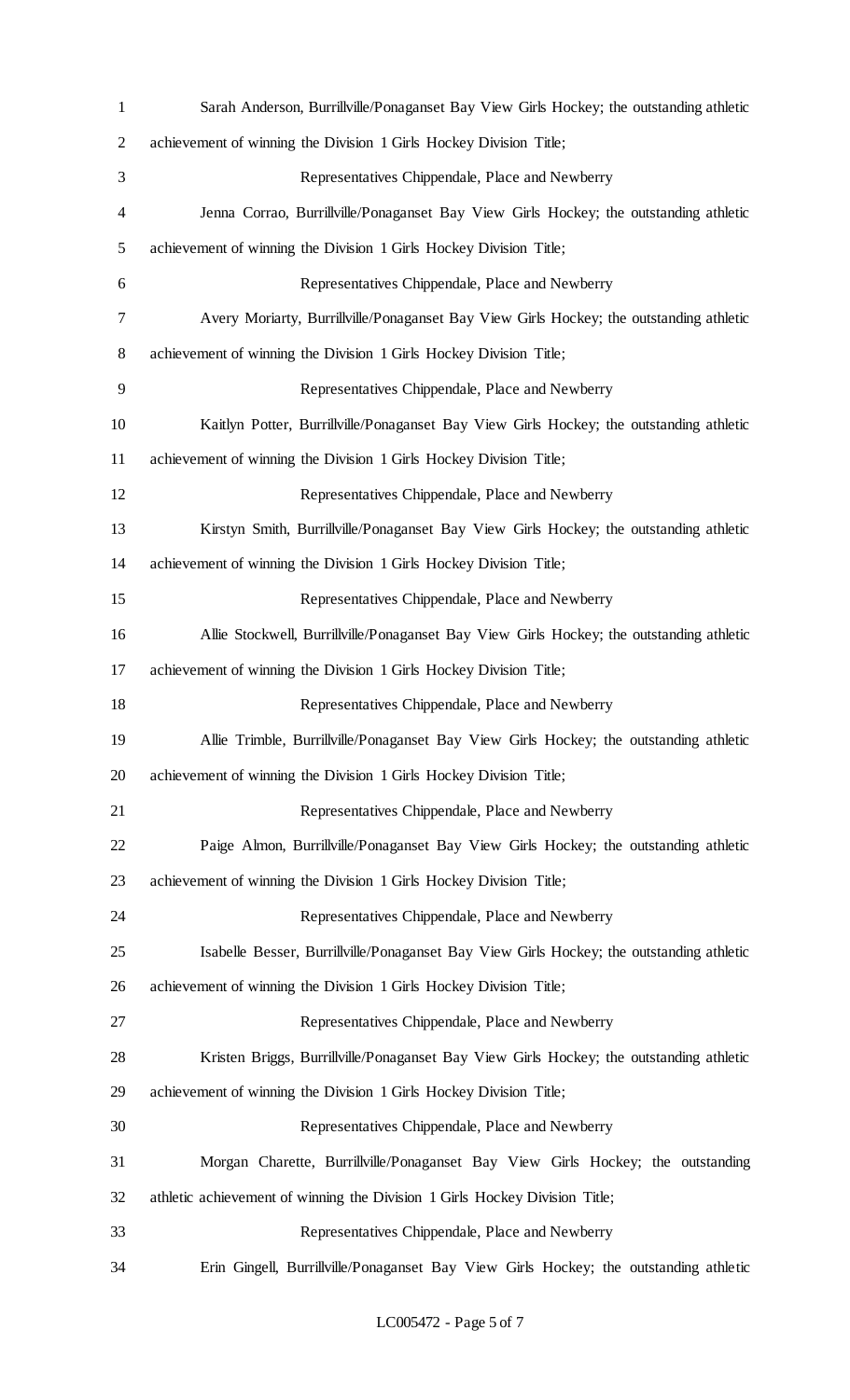| $\mathbf{1}$   | achievement of winning the Division 1 Girls Hockey Division Title;                          |
|----------------|---------------------------------------------------------------------------------------------|
| $\overline{2}$ | Representatives Chippendale, Place and Newberry                                             |
| 3              | Sophia Kilduff, Burrillville/Ponaganset Bay View Girls Hockey; the outstanding athletic     |
| 4              | achievement of winning the Division 1 Girls Hockey Division Title;                          |
| 5              | Representatives Chippendale, Place and Newberry                                             |
| 6              | Eden St. Pierre, Burrillville/Ponaganset Bay View Girls Hockey; the outstanding athletic    |
| 7              | achievement of winning the Division 1 Girls Hockey Division Title;                          |
| 8              | Representatives Chippendale, Place and Newberry                                             |
| 9              | Kelsey Wilson, Burrillville/Ponaganset Bay View Girls Hockey; the outstanding athletic      |
| 10             | achievement of winning the Division 1 Girls Hockey Division Title;                          |
| 11             | Representatives Chippendale, Place and Newberry                                             |
| 12             | Natalia Annicelli, Burrillville/Ponaganset Bay View Girls Hockey; the outstanding           |
| 13             | athletic achievement of winning the Division 1 Girls Hockey Division Title;                 |
| 14             | Representatives Chippendale, Place and Newberry                                             |
| 15             | Faith Blais, Burrillville/Ponaganset Bay View Girls Hockey; the outstanding athletic        |
| 16             | achievement of winning the Division 1 Girls Hockey Division Title;                          |
| 17             | Representatives Chippendale, Place and Newberry                                             |
| 18             | Grace Demers, Burrillville/Ponaganset Bay View Girls Hockey; the outstanding athletic       |
| 19             | achievement of winning the Division 1 Girls Hockey Division Title;                          |
| 20             | Representatives Chippendale, Place and Newberry                                             |
| 21             | Rachel Palmer, Burrillville/Ponaganset Bay View Girls Hockey; the outstanding athletic      |
| 22             | achievement of winning the Division 1 Girls Hockey Division Title;                          |
| 23             | Representatives Chippendale, Place and Newberry                                             |
| 24             | Kayley Thibodeau, Burrillville/Ponaganset Bay View Girls Hockey; the outstanding            |
| 25             | athletic achievement of winning the Division 1 Girls Hockey Division Title;                 |
| 26             | Representatives Chippendale, Place and Newberry                                             |
| 27             | Cortney Lacey, Head Coach; Burrillville/Ponaganset Bay View Girls Hockey; the               |
| 28             | outstanding athletic achievement of winning the Division 1 Girls Hockey Division Title;     |
| 29             | Representatives Chippendale, Place and Newberry                                             |
| 30             | Nicholas Harriman, Assistant Coach; Burrillville/Ponaganset Bay View Girls Hockey;          |
| 31             | the outstanding athletic achievement of winning the Division 1 Girls Hockey Division Title; |
| 32             | Representatives Chippendale, Place and Newberry                                             |
| 33             | John Abbate, Athletic Director; Burrillville/Ponaganset Bay View Girls Hockey; the          |
| 34             | outstanding athletic achievement of winning the Division 1 Girls Hockey Division Title;     |